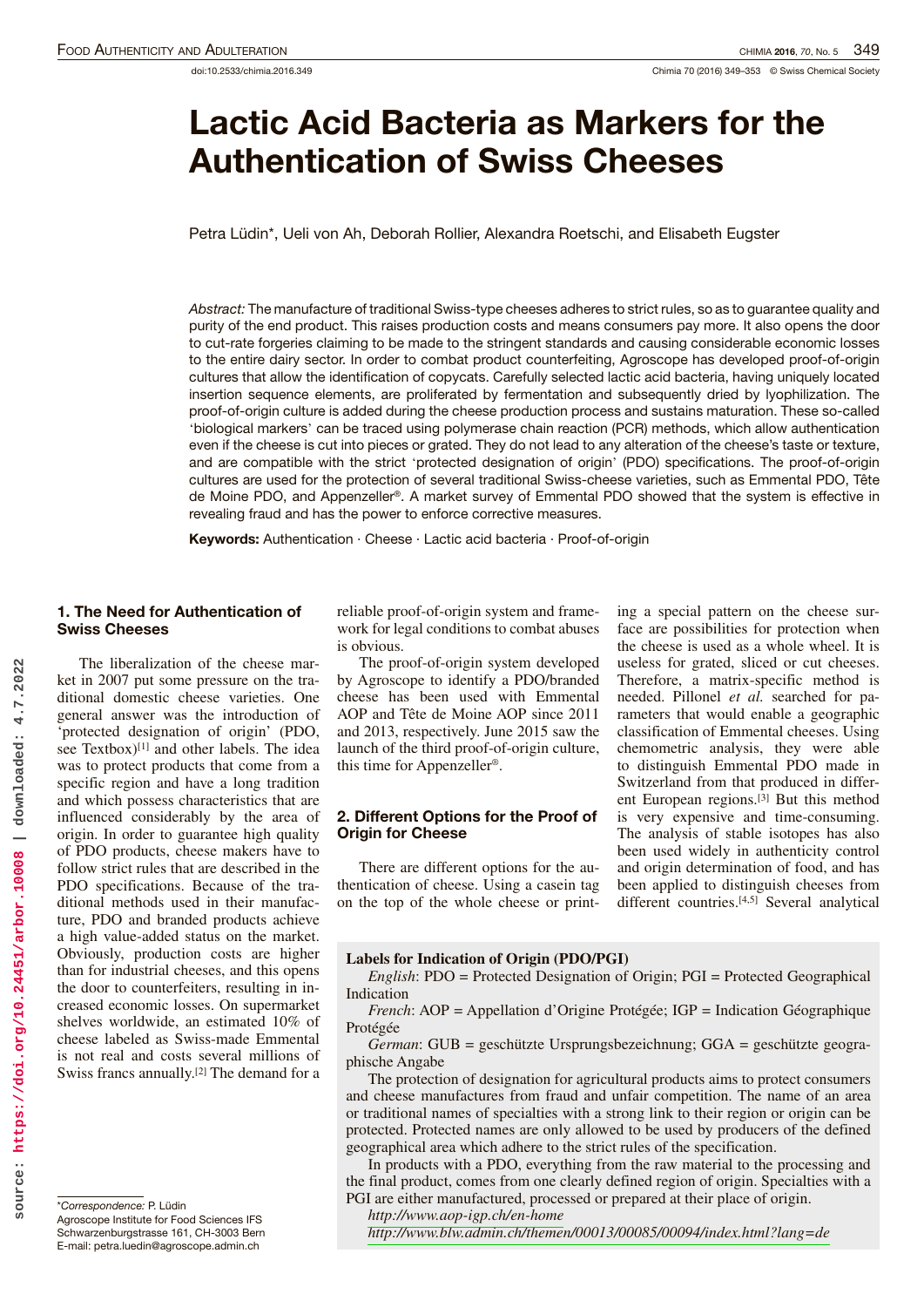approaches have been proposed for reccheeses. Promising results were achieved by analyzing the free amino-acid composition in combination with the identification of a specific peptide and the measurement of the alkaline phosphatase activity. The of the alkaline phosphatase activity. The ratter two parameters, however, are only found in the rind or just below the rind, and therefore this method is not suitable and therefore this include is not suitable for every cheese sample.<sup>[6]</sup> Attenuated to-<br>tel. reflectence Fourier trensform infrered tal reflectance Fourier transform infrared<br>spectroscopy (ATR-FTIR) combined with chemometric analysis also gives good specification about the overall differences between hard cheeses.<sup>[7]</sup> However, none of the described techniques is a stand-alone method for assuring a correct identification of Grana Padano PDO. They need to be complemented with other analytical methods in order to enhance the reliability of identification, which increases analytical costs and necessary time.

Some parameters have been found to be suitable for distinguishing Swiss cheese be suitable for distinguishing Swiss cheese from foreign products.<sup>[8]</sup> Additives such as natamycin (a fungicide for protecting the smear against molds), lysozyme (a preser-<br>untius for proventing lote blowing) or ni vative for preventing late blowing) or nitrite (to prevent butyric acid fermentation) trite (to prevent butyric acid fermentation) are authorized by the EU and Swiss legislations, but many cheese organizations in Switzerland have renounced their use voluntarily, so as to offer a completely natural product to the consumer. The recognition<br>of such additives gives a first indication of of such additives gives a first indication of the origin of a cheese, but is not sufficient for an error-free proof of origin and must<br>be combined with other methods. This can be combined with other methods. This can again lead to time-consuming and expensive testing.

The identification of proteins or DNA sequences in an existing food matrix are a further option for the validation of food authenticity. [9] DNA-based marker systems seem especially appropriate, be-<br>cause only small traces of organic matecause only small traces of organic material are needed for DNA detection and<br>DNA is separally many information than DNA is generally more informative than<br>proteins. Methods that use polymerase chain reactions (PCRs) or DNA barcoding are already used for seafood or meat traceability, and also have been proposed traceability, and also have been proposed for dairy products.[9] Therewith it is possible to determine the animal species from<br>which the milk is obtained, which can be which the milk is obtained, which can be useful, for instance, in Mozzarella cheese, which should only consist of buffalo milk<br>and should not be stretched with cow and should not be stretched with cow milk.[10] Mauriello *et al*. [11]were able to distinguish between cheeses with natural<br>whey cultures (NWC) and curd obtained from milk without NWC, which is an infrom milk without NWC, which is an interesting process-specific feature. Arcuri *et al*. [12] have proposed using 16S rDNA fingerprinting of bacterial communities by PCRs, followed by denaturing gradient gel

electrophoresis (DGGE), for the geographical traceability of Brazilian Minas cheese. The band profiles have been used as biological bar codes to differentiate between the four different regions of production, as the four different regions of production, as well as for recognizing cheese from either

pasteurized or raw milk. Another option is the addition of encapsulated DNA nanoparticles<sup>[13]</sup> to the vat milk. However, because PDO specifications require that only natural ingredients, originating from the geographical region, be allowed for the manufacturing of PDO cheeses, no additives are permitted. Encapsulated DNA nanoparticles are therefore not an option for labelled food stuffs.

The risk of fraud is generally highest in the geographical regions directly adjacent to the defined area where PDO or labelled food products are manufactured. The know-how exists, and forgers can take advantage of the popularity of the label. For combatting fraud that is taking place. within or close to a protected area, the determination of the previously described features are not sufficient. Another option for the proof of origin of labelled cheese for the proof of origin of labelled cheese that is specific for a selected group of cheese makers is therefore needed.

#### 3. Traceable Bacteria Added during the Cheese-making Process

Agroscope has developed a new meth-<br>od for verifying the authenticity of labelled od for verifying the authenticity of labelled cheese varieties. This process includes the addition of natural lactic acid bacteria to<br>the vat milk so that it can be traced back, the vat milk so that it can be traced back, even in grated or processed cheese, by means of rapid and sensitive PCR tests (see Textbox).<sup>[14]</sup> Natural lactic acid bac-<br>tanix also an integrated as in the many teria play an important role in the manufacture of cheese. They are most notably responsible for a proper acidification and coagulation of the milk.<sup>[15]</sup> They are also<br>essential for flavor development, gas and essential for flavor development, gas and hole production, and dough properties.

Many lactic acid bacteria are naturally present in raw milk and the cheese makers' environment, or are added explicitly in the environment, or are added explicitly in the form of starter or natural whey cultures.<sup>[16]</sup><br>Therefore bectaria naturally present in Therefore, bacteria naturally present in can be isolated and selected as markers. can be isolated and selected as markers. Lactic acid bacteria are especially suitable, as a huge biodiversity can be found in the cheese environment and billions are prescheese environment and billions are present per gram of cheese.<sup>[17]</sup> Some of these<br>bectorial survive seedding temperatures bacteria survive scalding temperatures<br>during cheese making and are stable during long maturation periods, and several do not change the cheese's taste, texture or smell. More than 10,000 bacterial isolates collected during the last 100 years are preserved at Agroscope's strain collection, and are an important basis for selecting suitable marker bacteria for the developsuitable marker bacteria for the develop-<br>mant of nearly of origin outliness. ment of proof-of-origin cultures.

### 4. Identification of Suitable Lactic Acid Bacteria

In order to develop a strain-specific detection method, the positions of insertion sequences (ISS) on the genome are used. ISs are distinct genetic units of less than 2.5 kb of DNA with simple genetic organization, and that can change their position within the genome. Lactic acid bacteria can be typed at the intraspecies level using restriction fragment length polymorphism<br>(RFLP) associated with the presence of (KFLF) associated with the presence of multiple IS elements.<sup>[14]</sup> I his indicates that IS elements are suitable for describ-<br> $\frac{1}{2}$ ing unique parts on the genome. A method using IS elements for the identification of lactic acid bacteria has been developed and lactic acid bacteria has been developed and patented by Agroscope.<sup>[18]</sup> For this purpose, DNA of the target strain is extracted and the availability of such uniquely located IS elements is checked using polymerase chain reactions (PCRs). Therefore, different primers, alone or in combination, that ent primers, alone or in combination, that target is elements are applied, allowing

#### **Polymerase Chain Reaction (PCR)**

PCR is a rapid and selective method for the amplification (generation of copies) of DNA segments without cells. DNA is incubated together with free nucleotides, an enzyme called DNA polymerase, and primers that are complementary to the DNA strand under specific thermal cycling conditions in the PCR machine. Initially, the mixture is heated to denature (or separate) the DNA double strands of the double helix into single-strands that serve as templates for the formation of new double strands. into single-strands that serve as templates for the formation of new double strands. The mixture is then cooled so that the primers can bind. The primers determine the DNA sequence that is amplified, because they bind to a specific region. As the next<br>etern DNA nature was a dia the number ide that matches the terminate and sunthasized step, DNA polymerase adds the nucleotide that matches the template and synthesizes new strands of DNA. PCR then continues with additional cycles that repeat the same steps, and the DNA target is amplified exponentially millions of times. steps, and the DNA target is amplified exponentially millions of thirds.

Because PCR amplifies the regions of DNA that it targets, PCR can be used to analyze extremely small amounts of sample. Larger DNA amounts can better be analyzed and, for instance, made visible by gel electrophoresis. Therefore, it is a simple and quick method for checking if a certain DNA fragment is present or not.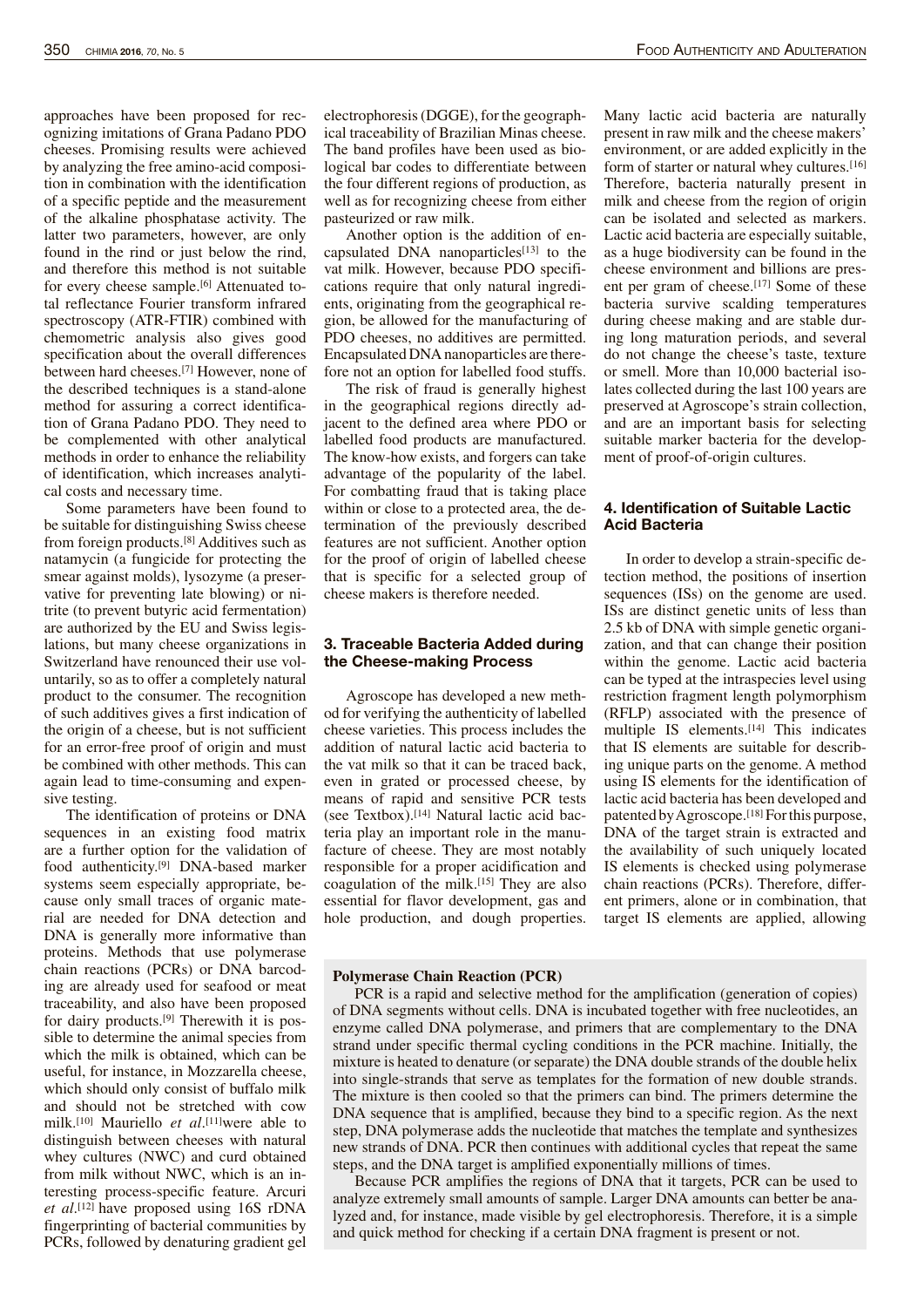for targeting this DNA fragment (Fig. 1). In the next step, strain specificity has to be assessed. Therefore, the newly designed<br>primers are used to run hundreds of PCRs to check for the presence or absence of the potential unique sequence in other related strains and cheese samples. Only if this step is successful, meaning that a unique sequence is present in only one strain, the sequence is present in only one strain, the bacteria can be considered for further tests

in cheese.<br>Nowadays, it is possible to identify unique sequences by applying whole genome sequencing together with bioinformatic tools. However, a considerable amount of genome sequences have to be. available for comparison, and therefore a large strain collection of the desired species is required. Next-generation sequencing techniques are available at Agroscope and have been applied for some species aland have been applied for some species already. They will probably replace the timeconsuming PCR product-based method for the identification of unique sequences.

#### 5. Process Development and Biomass Production

Current starter cultures, as well as presently-used proof-of-origin cultures, consist mainly of lactic acid bacteria (LAB).<sup>[17]</sup> They are fastidious in growth, and there-<br>fore process development is a demanding task, especially with regard to cultures with task, especially with regard to cultures with a longer shelf life (up to 24 months).<sup>[19–21]</sup> Until the 1980s, all cultures were sold in liquid or frozen form. Since then, more liquid or frozen form. Since then, more and more cultures are sold in freeze-dried form. This allows longer transportation<br>distances and the cultures can be stored at distances and the cultures can be stored at  $4.8\text{C}$  and store at manner properties with sub-4 °C or even at room temperature without losing activity for a longer period of time.<br>Freeze drying is a well-known pro-

cess in the manufacturing of various pharcess in the manufacturing of various pharmaceutical and food products.<sup>[22]</sup> Freeze drying of bacteria on a larger scale was<br>developed later because enzymes or antideveloped later because enzymes or anti-<br>bodies of the bacteria are very sensitive.<sup>[22]</sup> Additionally, the survival rate after freeze Additionally, the survival rate after freeze drying depends strongly on the fermentation process for biomass production.[23–25]

#### 5.1 Medium and Fermentation Process Optimization

This part of process development is similar for liquid, frozen, and freeze-dried cultures. However, for the proof-of-origin cultures, the main aim was to achieve a high yield in biomass and to make sure that the selected strains would not alter the



Fig. 1. Example of separated PCR products after gel electrophoresis. Left and right lanes represent the DNA-ladder, lanes in between show PCR products of different strains. The band indicated with 373 bp shows a unique fragment only found in one strain. Picture: A. Roetschi, Agroscope.

cheese quality. Particularly, the physiological state of the bacteria, and therefore its ical state of the bacteria, and therefore its surviving rate after freeze drying, depends on the fermentation process.<br>In contrast to other bacteria, such as the

In contrast to other bacteria, such as the<br>well-explored *E. coli*, LAB cannot synthesize all compounds required for growth (*e.g.* certain amino acids).[26] It is therefore necessary to evaluate several media to optimize the biomass production. Such complex media are usually based on cheap byproducts from cheese production, such as products from cheese production, such as whey or whey permeate.<sup>[27,26]</sup> Additionally, specific compounds are added to the recipe<br>in order to increase survival rates of the in order to increase survival rates of the bacteria in subsequent production processes.<sup>[23,29,30]</sup><br>The process parameters for the fer-

The process parameters for the fermentation have to be determined as well. They are based on optimal growth parameters of the specific strain. The most important parameters for fermentation are important parameters for fermentation are pH, temperature, and aeration<sup>[31,32]</sup> as well as the fermentation time, which influence the survival as well as the activity of the  $\frac{133}{2}$ strain.[33]

#### 5.2 Freeze-drying Process

After growth in the optimized fermentation process, the bacteria must be concentrated by centrifugation. Since the the most stressing part for the bacteria, they have to be protected. This is normally achieved by using so-called cryo-protectants. Those protectants increase survival rates by avoiding formation of ice crystals. rates by avoiding formation of ice crystals inside the cells as well as in subsequent refrigerated storage (Fig. 2).<br>For LAB used in the dairy industry,

For LAB used in the dairy industry, skim milk powder is commonly used as a drying medium; it prevents cellular injury<br>by stabilizing the cell membrane and creby stabilizing the cell membrane and creates a porous structure in the freeze-dried product that makes rehydration easier, product that makes rehydration easier.<sup>[24]</sup> which is another important factor for the survival of the bacteria in the final product. Several sugars, such as saccharose or maltodextrin, are also commonly used as protective media, either alone or in combinations with skim milk. Sugars are preferred due to their relatively low costs, chemically innocuous nature, and common use in the food industry. Sugar residues use in the food industry. Sugar residues from the fermentation medium can have a similar effect.<br>The parameters for the freeze-drying

process have to be optimized individually for each strain. The first step of freezing is already crucial, as the right freezing rate has to be applied. Bacteria can be frozen at  $-196$  °C in liquid nitrogen, or more slowly at  $-40$  °C. The freezing rate determines the formation of ice crystals in the cells, and consequently the mechanical damage to the cell membrane. For the sublimation to the cell membrane. For the submittation step, the temperature and vacuum have to

be optimized.<br>The complete process-development work has to be done before testing the proof-of-origin culture, as every change proof-of-origin culture, as every change in a process parameter can have an influence on the traceability of the culture in the cheese.

#### 6. Tests at Pilot-plant Level and in Practice

Once a strain with a unique sequence appropriate for detection by PCR is identified and its production process is devel-<br>and the heberian of the strain in above oped, the behavior of the strain in cheese matrices needs to be investigated.

Therefore, freshly produced proof-of-



Fig. 2. Lactic acid bacteria embedded in cryoprotectant. 10'000x enlargement under the scanning electron microscope (SEM). Picture: B. Frey, University of Bern, Switzerland.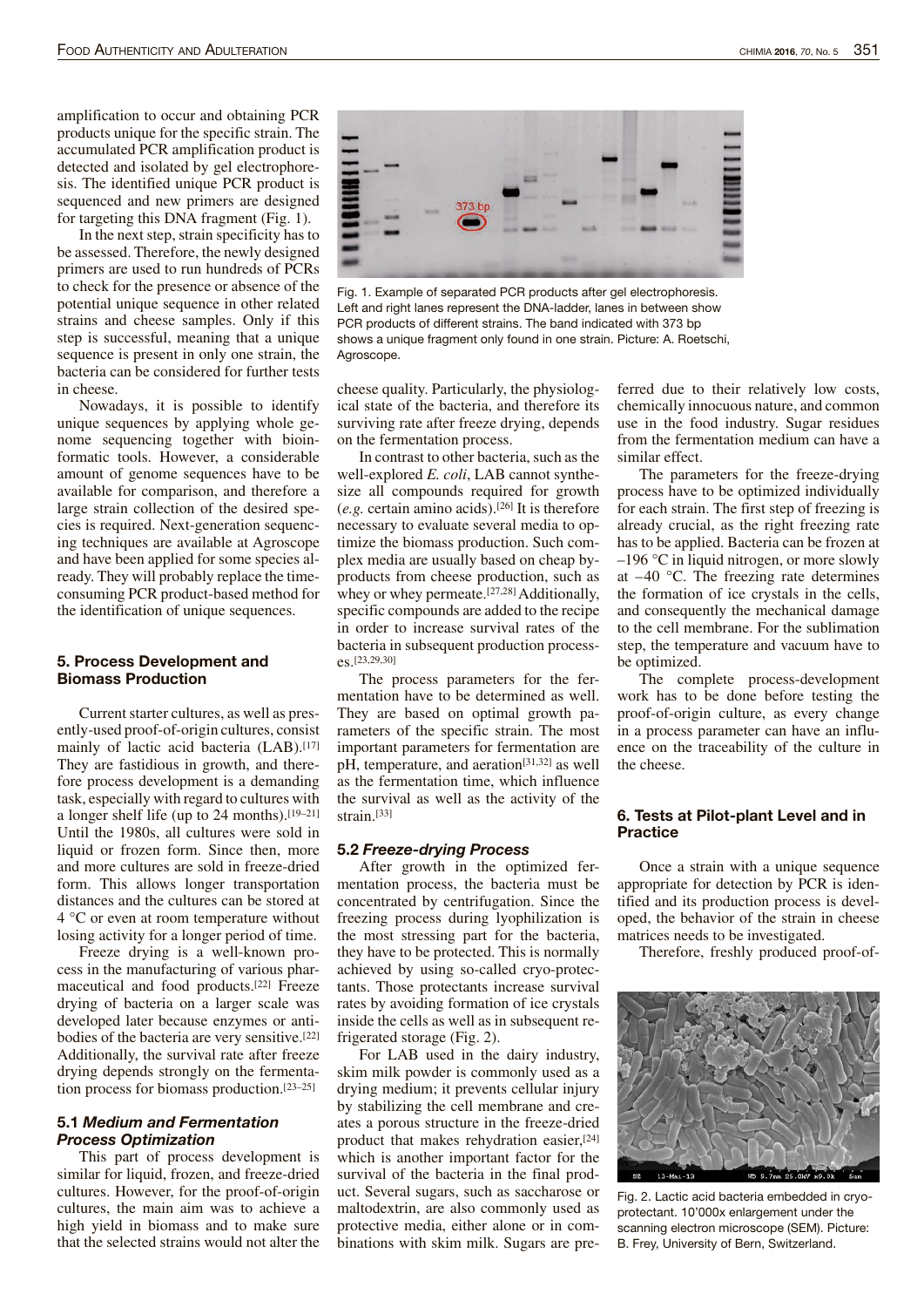352 CHIMIA 2016, 70, No. 5 Food Authenticity And AdulterAtion AdulterAtion AdulterAtion

origin cultures, including selected marker cheese factory. Eight cheeses can be produced in parallel under standardized conditions and are ripened in the cellar. During the cheese manufacturing process, the proof-of-origin culture is added directly into the milk at the same time as the starter cultures are added. The marker strains survive the entire process and remain in the cheese curd. The maturation time depends on the cheese type, and can range from a couple of months for a semi-hard cheese to 12 months or more for a hard cheese. This can be very challenging for the stability of the marker bacteria. During the maturation phase, cheese samples are regularly taken and analyzed in the lab for their quality and the traceability of the marker bacteria. The PCR signal must be stable during the ripening time, in order to be sure that the marker bacteria are not degraded in the cheese matrix. On every cheese probe, total DNA is extracted and analyzed by specific PCRs for the unique genome sequences of the marker bacteria. Cheese quality has to be examined carefully in order to be sure that the marker bacteria do not have a significant impact on the cheese. Therefore the wheel can be X-rayed in order to observe eye formation, X-rayed in order to observe eye formation, and typical cheese parameters, such as water content, amounts of carboxylic acids, total free amino acids and protein degradation are measured and compared to the control cheese. A visual analysis of the cut cheese, followed by a sensorial test by an expert panel, are performed at the end of the ripening time. If all requirements are met at pilot-plant level, first trials in practice are conducted with some selected<br>cheese factories. The ripened cheeses from these factories are also controlled to make sure that the requirements are met in the sure that the requirements are met in the practice as well. Normally, the transfer from pilot-plant trials into practice takes place without difficulties.

#### 7. Risk of Duplication of the Proofof-origin Culture

The risk that one can copy and duplicate<br>the proof-of-origin culture is estimated as the proof-of-origin culture is estimated as very low. First of all, a huge series of tests are performed to be sure that the PCK prod-<br> $\frac{1}{2}$ uct represents a unique sequence which is present in only one strain. Secondly, the system using IS elements for the identification of lactic acid bacteria has been fication of lactic acid bacteria has been developed and patented by Agroscope. Thirdly, Agroscope provides the proof-ofmanufacturers. The authorization must be manufacturers. The authorization must be obtained from the interprofessional cheese organization.Fourthly, cheese manufacturers only get the necessary amount of the

proof-of-origin culture which they need tity of milk. This means that the delivered quantity of proof-of-origin culture is based on the amount of processed milk. And last but not least, the proof-of-origin culture consists of more than one traceable strain. The composition of the mixture is changed. (rotation principle) from time to time in ac-(rotation principle) from time to time in accordance with the interprofessional cheese organization.

#### 8. Results from Retail Samples

Once the cheese makers apply proof-<br>of-origin cultures for the protection of PDO products, the enforcement authorities can have samples analyzed for the presence of the marker bacteria. Suspicious samples are analyzed within 2 to 3 days, and larger surveys can take place periodically in order to check the proof of origin in retail samples. Therefore, about 10 g of a cheese sample is prepared in the stomacher, cheese fat is removed, and cheese proteins are precipitated in order to extract good-quality DNA that is suitable for congood-quality DNA that is suitable for conducting a quantitative PCR analysis with the marker-specific primers.<br>Table 1 shows the results of the last

control of Emmental PDO cheese, which was performed by Agroscope. Twentyfour packaged cheeses and 14 cheeses sold over the counter were analyzed. The four control cheeses additionally includfour control cheeses additionally included were all negative for the presence of the marker bacteria. Although processed<br>cheese is not part of the validated method, cheese is not part of the validated method, four samples were included as well in the test. The marker bacteria apparently survived further processing of the cheese, and therefore were clearly detectable in and therefore were clearly detectable in all samples of processed cheese. All other probes were positive except two. Probe L30-13 was a mixture of grated cheese suitable for baked cheesecakes. It was labelled 'Gruyère - Emmental - Raclette'. A closer look at the declaration clarified that Emmental PDO did not have to be present especially, because the sample was a 'preparation of Swiss and foreign grated semi-hard and hard cheese'. The presence of the Swiss cross on the top side of the package may lead the consumer to expect package may lead the consumer to expect real Swiss Emmental PDO, and even if this is not illegal, it is confusing. Nevertheless, thanks to the proof-of-origin test, discussions were raised, and the manufacturer recognized the counterfeiting part of the label and adapted it later (Fig. 3).

For the second case with a negative result, L40-13, the cheese factory was identified and taken to task. The responsible cheese maker admitted that he added too little of the proof-of-origin culture. As a consequence, the applied culture concentration was too low for the necessary sensitivity of the PCR and the signal was lost.

Although the checks in 2013 did not reveal deliberate counterfeits, it demonstrated that the technology of using marker bacteria for the proof of origin for Swisstype cheeses is a reliable method that leads to the detection of fraud. However, the most important aspect of introducing marker bacteria into cheese is probably fraud prevention. Knowing that counterfraud prevention. Knowing that counterfeiters can be caught and taken to justice makes cheese counterfeiting much less at-<br>tractive, and saves millions for the cheese makers and interprofessional cheese organizations. This has also been recognized by other cheese organizations, and more lactic acid bacteria as proof-of-origin cultures tic acid bacteria as proof-of-origin cultures for the authentication of labelled Swiss cheeses will follow in the future.

#### Received: December 14, 2015

[1] French: AOP, Appellation d'Origine Protégée; German: GUB, geschützte Ursprungsbezeichnung.



Fig. 3. left: Bag with grated cheese mixture for the analysis in 2013. Right: Adapted cheese packaging in 2015.